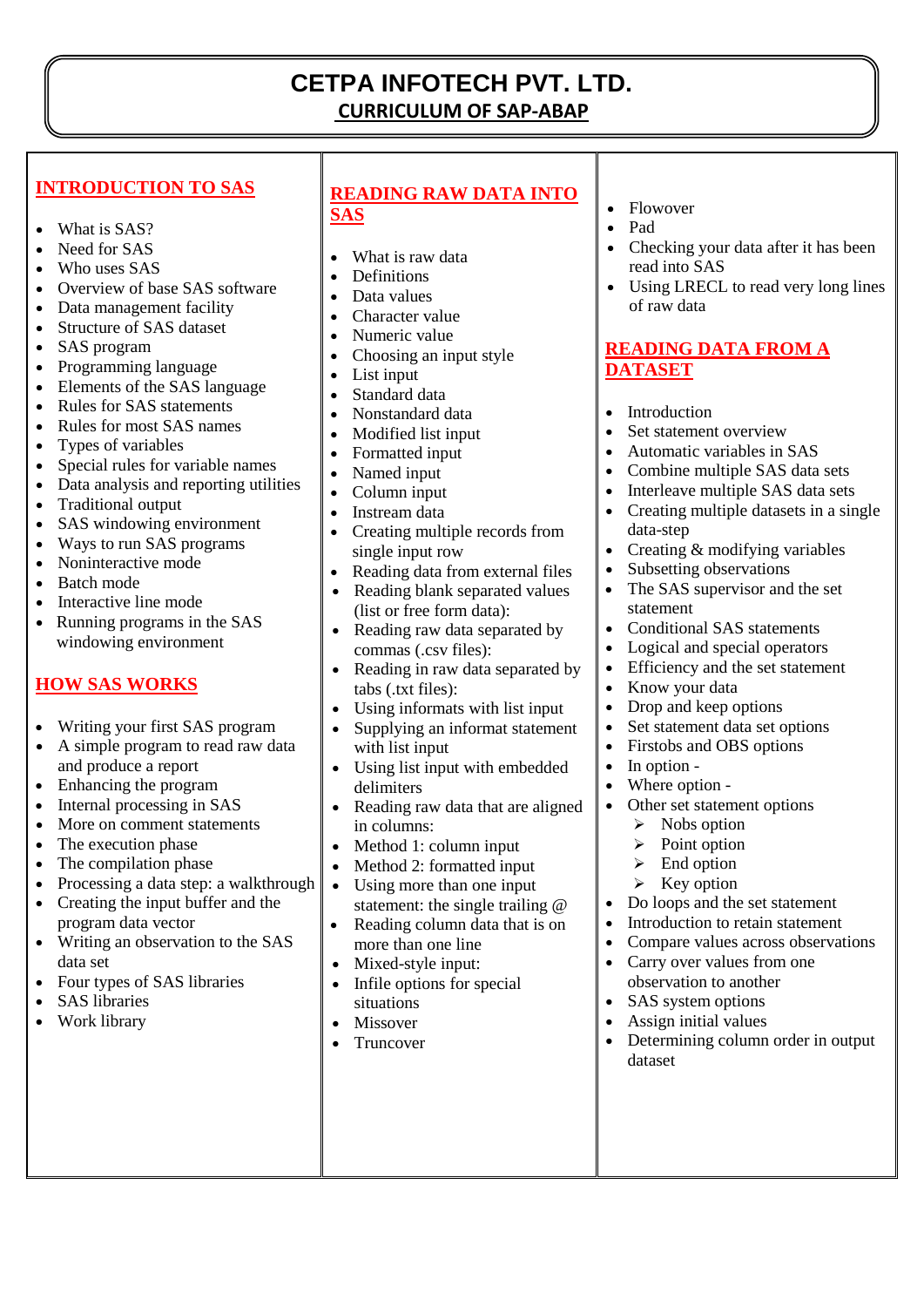| • Input SAS data set for example<br>Selecting observations for a<br>⋗                 |                                         |
|---------------------------------------------------------------------------------------|-----------------------------------------|
| new SAS data set                                                                      | Funct                                   |
| $\blacktriangleright$<br>Accepting observations based                                 | from s                                  |
| on a condition                                                                        | Funct                                   |
| Deleting observations based on<br>$\blacktriangleright$<br>a condition                | $\bullet$<br>Functi                     |
| $\blacktriangleright$<br>Comparing the delete and                                     | Funct<br>charad                         |
| subsetting IF statements                                                              | Funct<br>$\bullet$                      |
|                                                                                       | Functi<br>$\bullet$                     |
| • Methods of creating new data sets                                                   | Funct<br>$\bullet$                      |
| with a subset                                                                         | Funct                                   |
| • Subsetting observations in a Proc step                                              | Funct                                   |
| with a where statement                                                                | Funct                                   |
| • Subsetting observations in a data step                                              | Funct                                   |
| with a where statement                                                                | Funct                                   |
| • Subsetting records from an external                                                 | Functi                                  |
| file with a subsetting if statement<br>• Subsetting observations in proc SQL          | Functi                                  |
| • Difference between IF and WHERE                                                     | <b>FIND</b><br><b>INDE</b><br>$\bullet$ |
|                                                                                       | Funct<br>$\bullet$                      |
| <b>SAS INFORMATS AND</b>                                                              | Funct                                   |
| <b>FORMATS</b>                                                                        | Functi                                  |
|                                                                                       | string                                  |
| Overview                                                                              | Functi                                  |
| $\bullet$<br><b>Using SAS formats</b>                                                 | side o                                  |
| $\bullet$<br>Format statement in procedures                                           | Funct<br>$\bullet$                      |
| $\bullet$<br>Put statement                                                            | Funct                                   |
| $\bullet$<br>Put function                                                             | strings                                 |
| <b>PUTN</b> and <b>PUTC</b> functions                                                 | Funct                                   |
| Using SAS informats<br>$\bullet$                                                      | Funct<br>Funct                          |
| $\bullet$<br>Input statement                                                          | $\bullet$<br>Funct                      |
| Input function<br>$\bullet$<br><b>INPUTN</b> and <b>INPUTC</b> functions<br>$\bullet$ | Functi                                  |
| $\bullet$<br>Attrib and informat statements                                           | from s                                  |
| Bestw. Format                                                                         | Functi                                  |
| <b>Additional comments</b>                                                            | Functi                                  |
|                                                                                       | Functi                                  |
| <b>SAS FUNCTIONS</b>                                                                  | Functi                                  |
|                                                                                       | Functi                                  |
| Categories of functions                                                               | Functi                                  |
| <b>SAS</b> character functions                                                        | Functi<br>"word                         |
| Functions that change the case of                                                     | Functi                                  |
| characters                                                                            | Functi                                  |
| Lowcase                                                                               | Functi                                  |
| Upcase                                                                                | words                                   |
| Propcase                                                                              | Functi                                  |
|                                                                                       | Functi                                  |
|                                                                                       |                                         |
|                                                                                       |                                         |

- ions that remove characters strings
- ion: COMPBL
- ion: compress

- ions that search for cters
- ion: NOTDIGIT
- ion: ANYSPACE
- ion: NOTUPPER
- ion: ANYDIGIT
- ion: ANYPUNCT
- ion: ANYALNUM
- ion: NOTALNUM
- ion: NOTALPHA
- ion: ANYALPHA
- ions that search strings
- and FINDC
- IX, INDEXC, and INDEXW
- ions to verify data
- ion verify
- ions that extract parts of strings
- ion: substr (on the left-hand f the equal sign)
- ion: substrn
- ions that join two or more s together
- ion: CAT
- ion: CATS
- ion: CATX
- ion: CATT
- ions that remove blanks strings
- ion: RIGHT
- ion: LEFT
- ion: STRIP
- ion: TRIMN
- ion: TRIM
- ion: compare
- ions that divide strings into  $s"$
- ion: SCANQ
- ion: SCAN
- ions that substitute letters or in strings
- ion: TRANSLATE
- $ion: TRANWRD$
- Function: LENGTH
- Function: LENGTHC
- Function: LENGTHM
- Function: LENGTHN
- Function: COUNT
- Function: COUNTC Miscellaneous string functions
- Function: REPEAT
- Function: MISSING
- Function: REVERSE
- SAS date and time functions
- Introduction
- Date and time functions
- Functions to create date and time values
- Functions to take date & time values apart
- Functions to get quarter, year or day of the date

#### **AN INTRODUCTION TO ARRAYS AND ARRAY PROCESSING**

- Why do we need arrays?
- Basic array concepts
- Array references
- Array statement
- Variable name array reference
- Using array indexes
- One dimension arrays
- Multi-dimension arrays
- Sorting arrays
- Temporary arrays
- When to use arrays
- Determining array bounds: LBOUND and HBOUND functions
- Common errors and misunderstandings
- Invalid index range
- Function name as an array name Array referenced in multiple data steps, but defined in only one